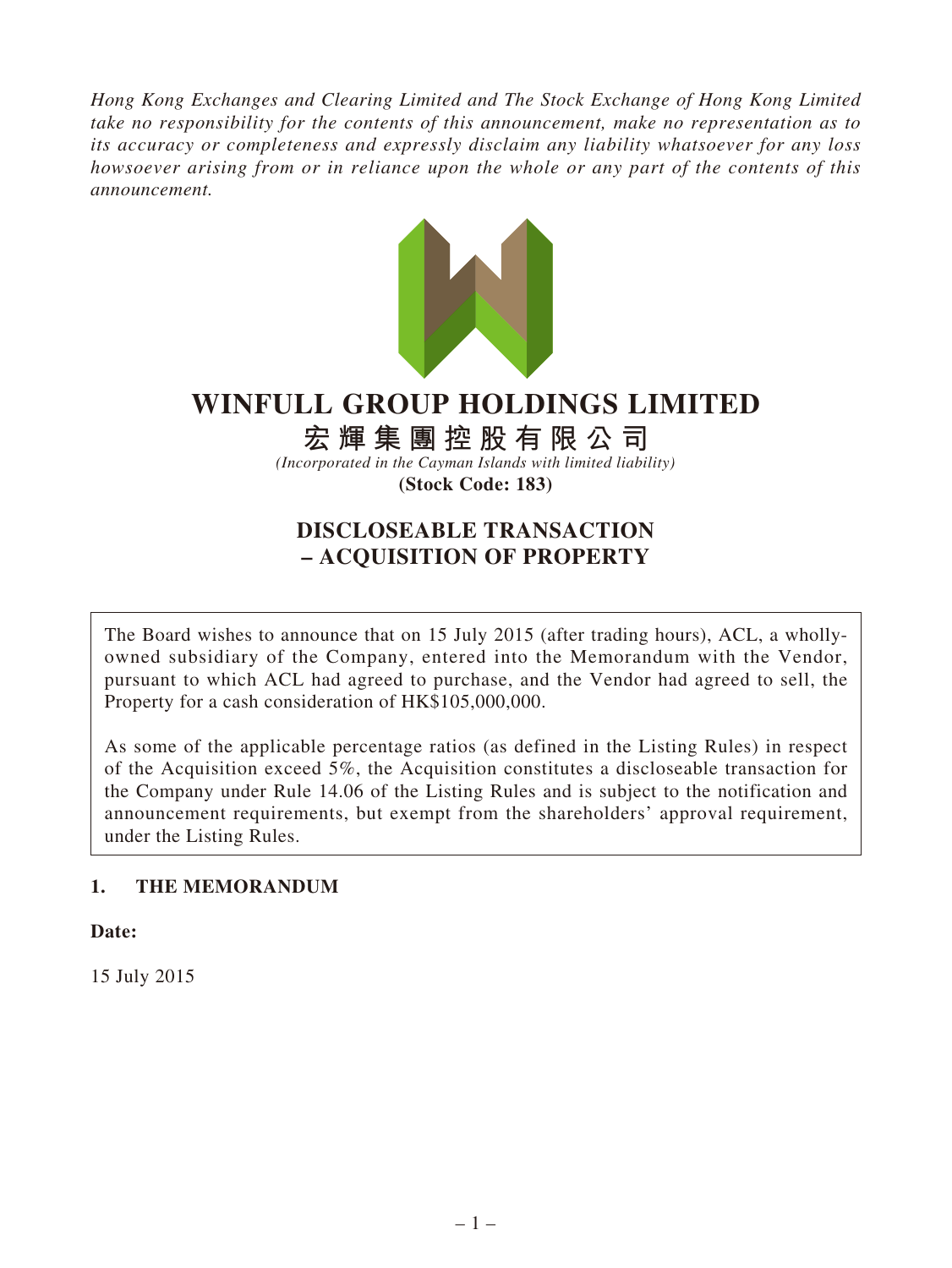#### **Parties:**

Vendor: Well Master Development Limited, a property holding company incorporated in Hong Kong with limited liability. To the best of the Directors' knowledge, information and belief having made all reasonable enquiry, the Vendor and its ultimate beneficial owner(s) are third parties independent of the Company and its connected persons.

Purchaser: ACL, a wholly-owned subsidiary of the Company.

#### **Property to be acquired:**

Shop No.2 on Ground Floor and Shop No.3 on Lower Ground 1st Floor of Grand Scholar, No.419K Queen's Road West, Hong Kong. The Property is two connecting retail shop units, with a total gross floor area of approximately 10,300 square feet. The Property is currently subject to a tenancy with rental agreed at HK\$238,000 per month (exclusive of management fees, government rent and rates) and expiring on 15 October 2016.

Based on the information provided by the Vendor, the rental income attributable to the Property for the two financial years ended 30 June 2014 and 30 June 2015 amounted to HK\$2,136,000 and HK\$2,647,000 respectively.

#### **Consideration:**

The consideration payable by ACL to the Vendor for the acquisition of the Property is HK\$105,000,000. An initial deposit of HK\$4,750,000 was paid by ACL to the Vendor upon signing of the Memorandum. A further deposit of HK\$5,750,000 is payable by ACL to the Vendor on or before 28 July 2015 and the remaining balance of HK\$94,500,000 will be paid by ACL to the Vendor on Completion. The formal agreement for sale and purchase will be signed on or before 28 July 2015. The Directors intend to fund the consideration by internal resources of the Group.

The consideration has been arrived at after arm's length negotiations between the parties with reference to the prevailing market value of non-residential properties of similar size and age as the Property in the same vicinity.

#### **Completion:**

Completion shall take place on or before 30 September 2015. Pursuant to the terms of the Memorandum, should ACL fail to comply with any of the terms and conditions of the Memorandum, the initial deposit and the further deposit shall be forfeited to the Vendor and ACL shall bear all damages, costs, charges, disbursements incurred by the Vendor in connection with or arising from its failure to comply with the terms and conditions of the Memorandum.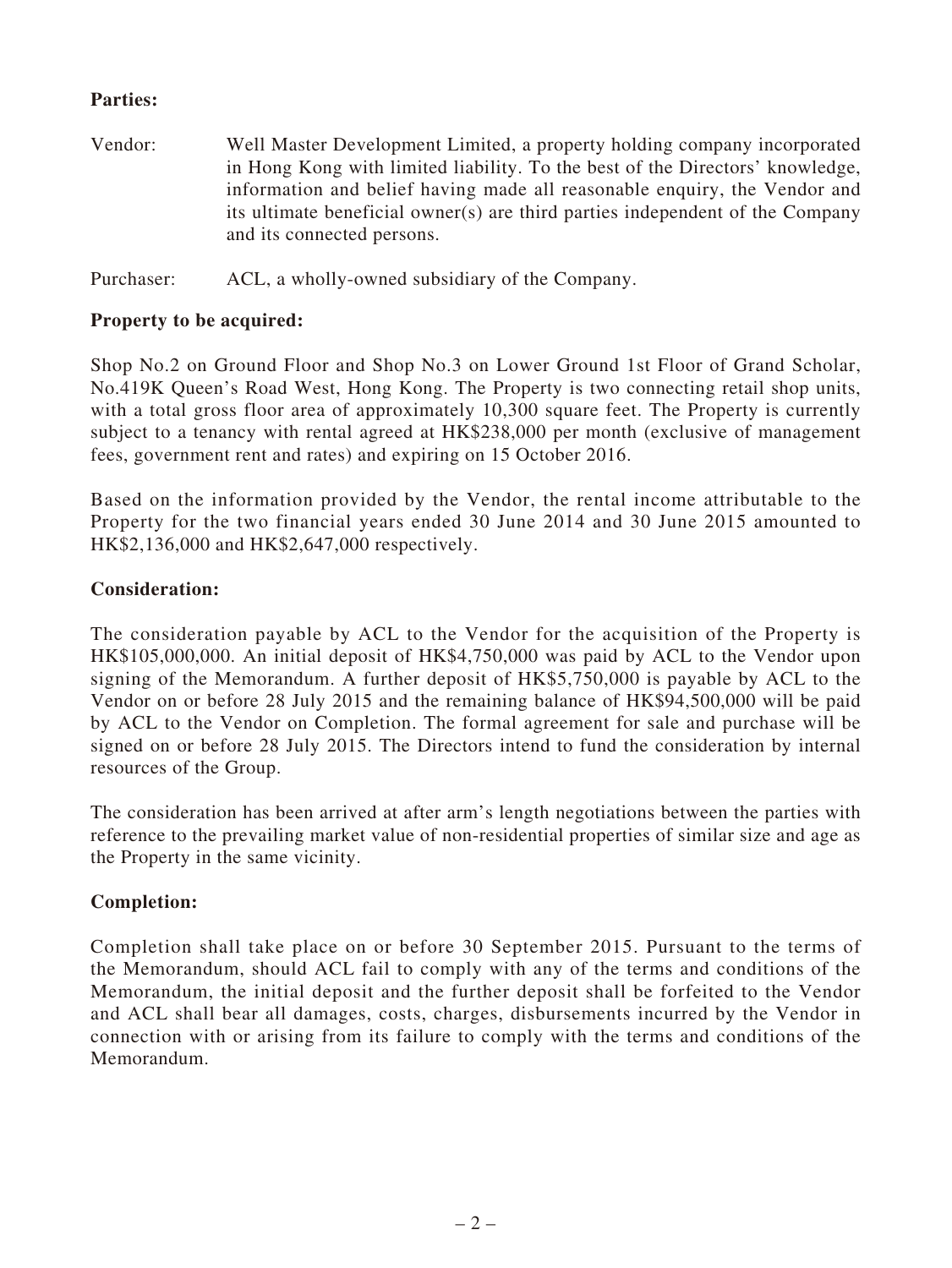# **2. REASONS FOR AND BENEFITS OF THE ACQUISITION**

The Company is an investment holding company and its subsidiaries are principally engaged in property investment and trading and property development.

As disclosed in the announcement of the Company dated 11 December 2014, revenue from the Group's property assembly and brokerage business dropped significantly as a result of the Government's effort to curb property prices for both residential and non-residential properties. With a view to offering better returns to the Shareholders, the Group decided to dispose of its property assembly and brokerage business and focus on property investment and trading, and development businesses and the Acquisition is in line with the Group's new business strategy.

The Property is located in Kennedy Town, which is one of the most radically and rapidly changing areas these years. It is expected that the area will continue to prosper and rejuvenate following the opening of the West Island Line and property prices will continue to boost. The management of the Group considers that the Acquisition is a good investment opportunity and believes that the Group will benefit from the anticipated growth in value of the Property.

The Property will continue to be leased immediately after Completion for rental income and depending on the market conditions, may be sold for gain. Given that the consideration reflects the fair market value of the Property, the Directors consider the terms of the Acquisition to be fair and reasonable and are in the interests of the Company and the Shareholders as a whole.

# **3. IMPLICATIONS OF THE LISTING RULES**

As some of the applicable percentage ratios (as defined in the Listing Rules) in respect of the Acquisition exceed 5%, the Acquisition constitutes a discloseable transaction for the Company under Rule 14.06 of the Listing Rules and is subject to the notification and announcement requirements, but exempt from the shareholders' approval requirement, under the Listing Rules.

#### **4. DEFINITIONS**

In this announcement, the following terms shall have the meanings set opposite them unless the context otherwise requires:

| " $ACL$ "     | Achiever Connect Limited, a company incorporated in the<br>British Virgin Islands with limited liability and a wholly-<br>owned subsidiary of the Company |
|---------------|-----------------------------------------------------------------------------------------------------------------------------------------------------------|
| "Acquisition" | the proposed acquisition of the Property by ACL pursuant to<br>the terms of the Memorandum                                                                |
| "Board"       | the board of Directors                                                                                                                                    |